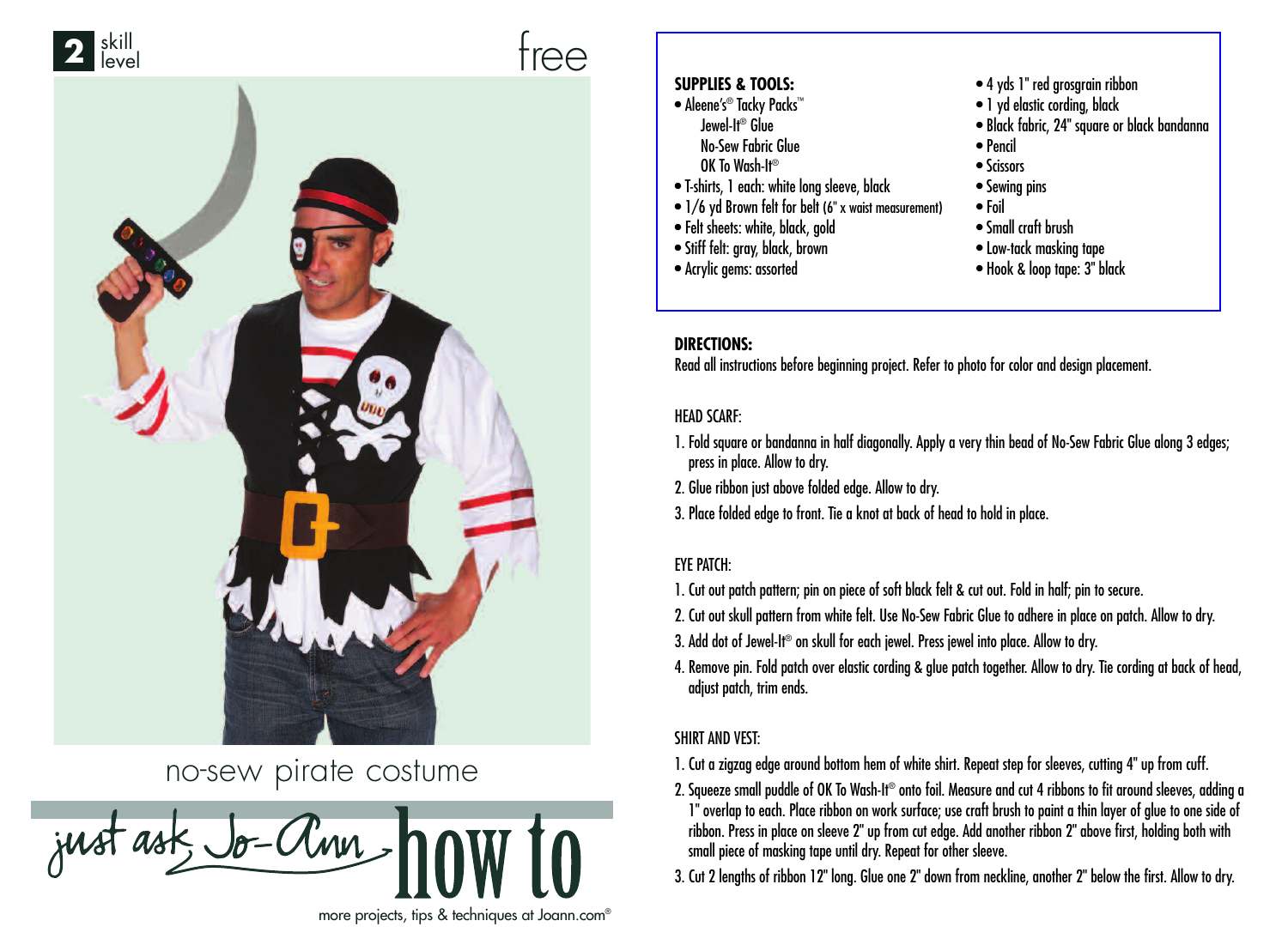- 4. Cut sleeves from black t-shirt just inside seam edge. Cut off 2" from bottom edge of shirt & set aside. Cut a zigzag hem. Cut up center front of shirt, curving slightly at each side of neckline. Cut three 1" slits along both sides of opening. Cut hem section creating 1 long strip then thread back & forth through openings. Tie a knot at end.
- 5. Cut skull and bones from white felt sheet. Use OK To Wash-It® to glue in place on right side of vest. Use Jewel-It<sup>®</sup> to adhere gems in place on skull for face.

## BELT:

- 1. Pin buckle pattern pieces to gold felt and cut out.
- 2. Cut a 4" wide strip the length of brown felt. Try on belt; cut to size, leaving 5" overlap.
- 3. Use No-Sew Glue to adhere buckle piece in place 5" in from one end.
- 4. Cut buckle end of belt in a point.
- 5. Use No-Sew® Glue to adhere cut and loop section on back toward end of belt and allow to dry.

#### SWORD:

- 1. Use pencil to trace pattern pieces onto felt, tracing and cutting number indicated on pattern.
- 2. Use Fabric Fusion® to glue gray sword and brown handle pieces together.
- 3. Apply glue to one side of black handle section, place sword and handle piece in place then glue other black section in place, sandwiching pieces within. Hold with tape until dry.
- 4. Use Jewel-It<sup>®</sup> Glue to hold adhere colored acrylic gems in place.